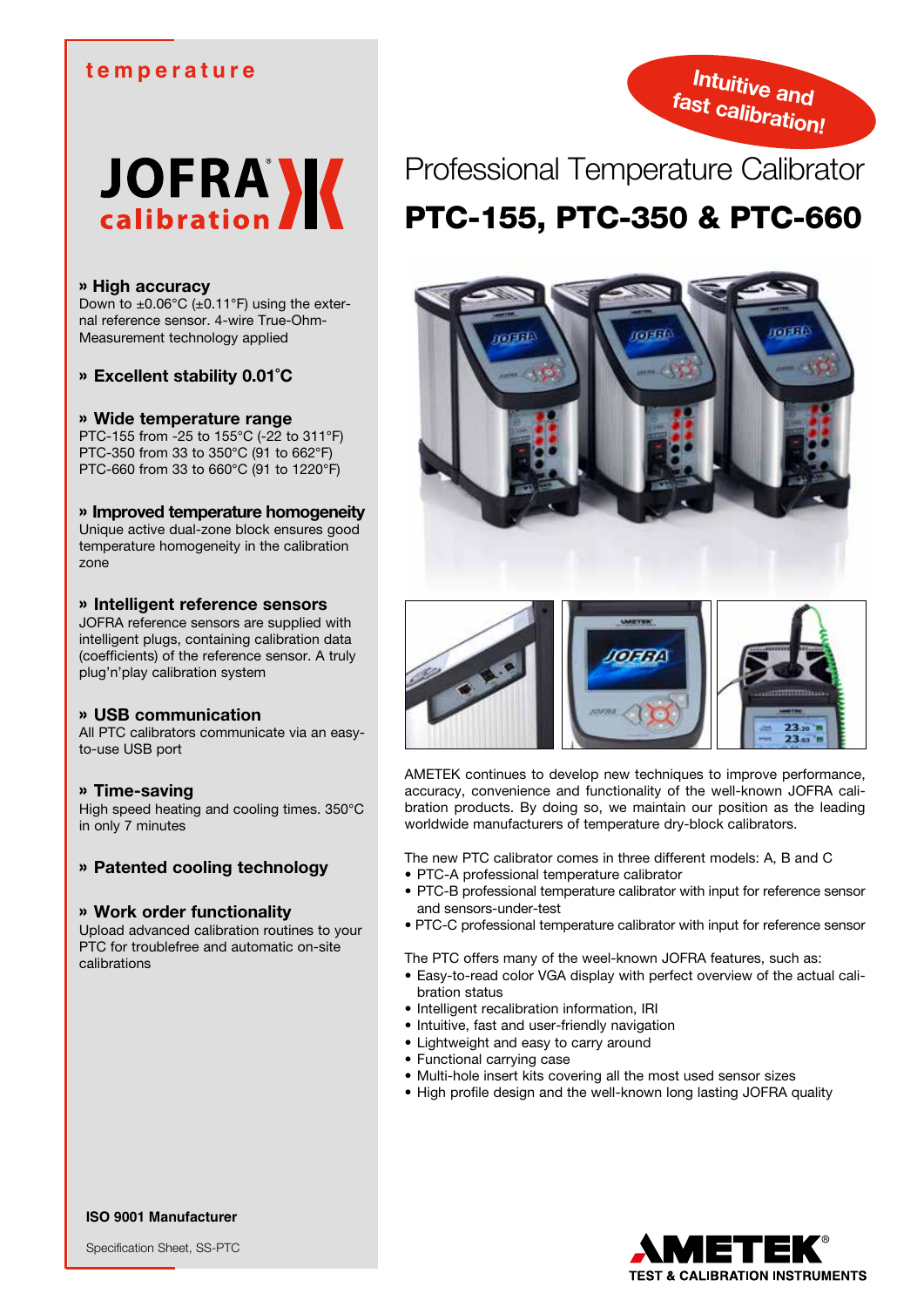

### **Unique temperature performance**

The PTC series of calibrators provides precision temperature calibration of sensors, whatever the type or format. This is accomplished through an innovative active dualzone heating technology.

The JOFRA PTC-series features our well-known active dual-zone heating technology. Each heating zone is independently controlled for precision temperature calibration. The homogeneity in the lower part is close to that of a laboratory liquid bath. The lower zone ensures optimum heat dissipation throughout the entire calibration zone. The upper zone compensates for heat loss from the sensorunder-test and from the open top. This design also eliminates the need for extra insulation of sensors-under-test and makes it possible to calibrate liquid-filled and other mechanical sensors.



#### **USB connector for communication**

The new USB connection provides fast and easy access to all laptops without the need of RS-232 to USB converters. Future-proof through e.g. a flash capability for easy firmware upgrades as well as already integrated LAN communication and USB host connectors for future use.

#### **Intelligent recalibration information, IRI**

In order to comply with ISO, SOP's and FDA it is imperative that the calibration equipment never exceeds the expiry date of the calibration certificate. The PTC calibrators are constantly checking calibration dates on the calibrator as well as for the connected STS sensors. If the calibration period has expired, a warning will appear in the display. This feature prevents costly consequence evaluation.

#### **Intelligent reference sensors**

The JOFRA STS-150 intelligent reference sensors contain individual calibration data regarding the sensor. This means that the time-consuming coefficient downloading sequence with risk of errors is no longer necessary and that the user can change the reference sensor and be up and running immediately.

With the intelligent sensors, AMETEK has eliminated a source of error and the system is now giving a fail-safe plug'n'play calibration system.

#### **Unique reference sensors**

The new STS-150 reference sensors are angled at 90˚ and are only slightly higher than the top of the PTC calibrator.

The unique design makes it possible to calibrate threaded sensors and sensors with connection heads without any problems

#### **Easy to carry**

Particularly users that frequently perform on-site calibrations will appreciate the focus on minimizing the weight of the PTC calibrator.

----

We have thoroughly included the weight issue in our design and have developed new design techniques that have made the PTC calibrator lightweight and easy to carry around without compromising its quality, durability and functionality.

## **Fast temperature calibration**



**Only 8.2 kg**

**HATTERHATTEN** 

Time is money! The new PTC calibrators have an increased heating and cooling speed. The PTC-350 go's from 33°C up to 350°C in just 7 minutes. The implication is savings in both production downtime and general calibration costs.

PTC-350 and PTC-660 feature our patented cooling technology.

#### **New multi-hole insert kits**

**NEW!**

Two special multi-hole insert kits have been developed to comply with calibration of almost any sensor diameter without having to buy numerous inserts.

The first kit is a metric insert kit consisting of only four inserts covering all diameters from 3 to 12 mm. The other is an imperial insert kit consisting of only three inserts covering six different sizes from 1/8" to 1/2". All inserts have, beside the holes for the Sensor under test, a 4 mm STS reference sensor hole. With this new insert kit in the carrying case, the user is now able to calibrate all commonly known sensor sizes.

#### **Wide temperature range**

The PTC-series can perform calibration over a very wide temperature range starting from -25°C and up to 660°C (-13 to 1220°F). This makes it possible to perform calibration jobs over a range of 685°C (1233°F) with only two calibrators.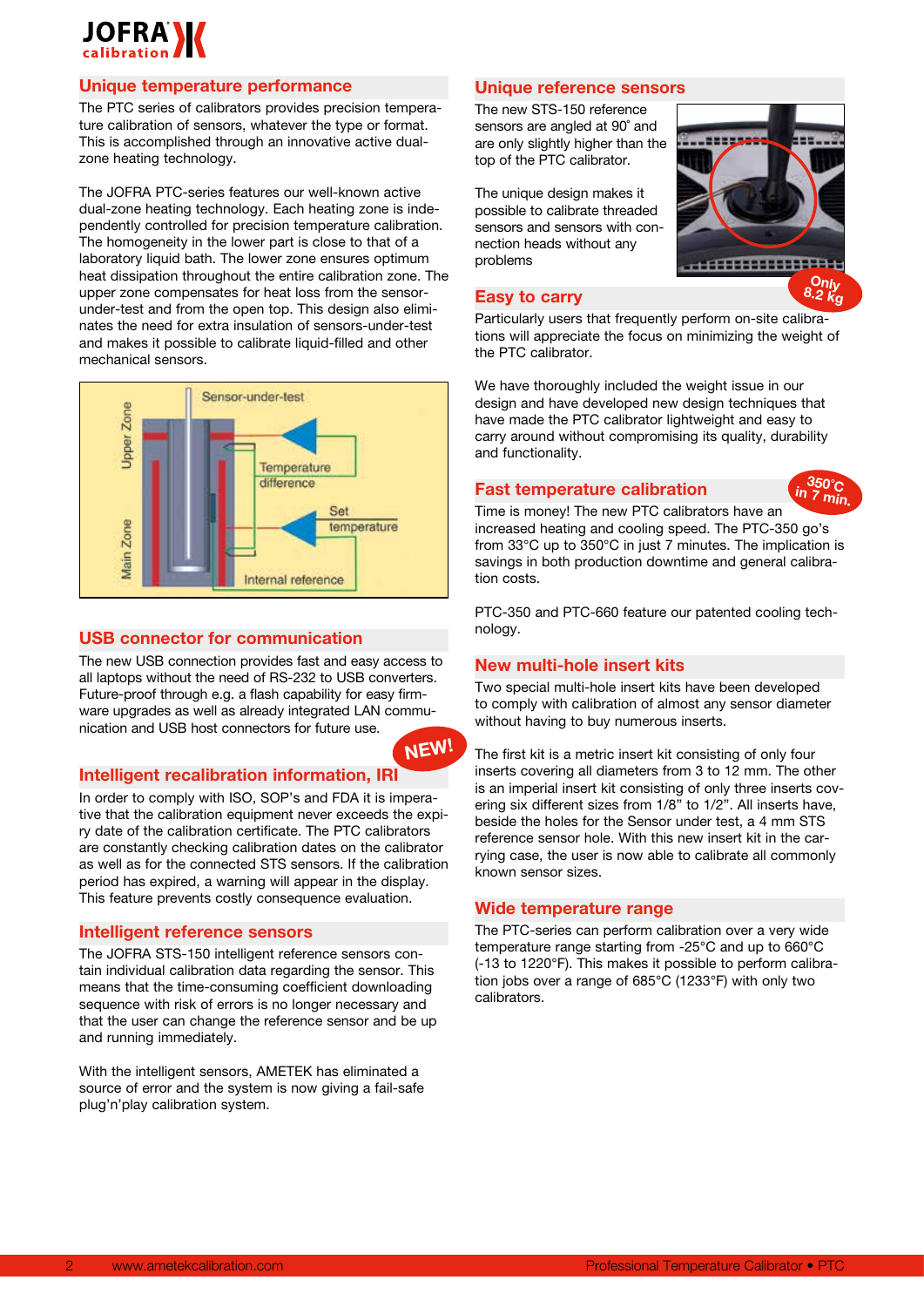

**Intuitive and fast navigation!**



#### **Easy-to-read**

#### **color display and user-friendly navigation**

The 5.7" full color VGA display is very easy to read. The main temperatures, like SET, READ, TRUE and Sut (Sensor under test), are always displayed at all stages of the programming or calibration procedure.

The navigation is menu-driven and very logical to use and the display shows any important information needed for the current function in use. The communication windows pop up and are followed by discrete sound messages.

The back-lit display can easily be read in all light conditions.

The large display contains more detailed information, such as:

- Stability status
- Real time clock
- Serial number of reference sensor
- Sensor-under-test status

#### **All-in-one carrying case**

The specially designed carrying case makes it possible to store the STS reference sensors in an optimum physical protection. There is room for inserts and insulation plugs to cover all dimensions and a compartment for wires, manuals, certificates, plugs, insert tools etc.



#### **Integrated support rod**

The integrated support rod is part of the reduced weight philosophy. It is lightweight and very easy to mount on the PTC. Two fixing holes are integrated in the calibrator where the support rods can be mounted.



#### **MVI - Secure temperature stability**

MVI stands for ''Mains power Variance Immunity''. Unstable mains power is a major contributor to on-site calibration inaccuracies. Traditional temperature calibrators often become unstable in production environments where large electrical motors, heating elements, and other devices are periodically cycled on or off. The cycling of supply power can cause the temperature regulator to perform inconsistently, leading to both inaccurate readings and unstable temperatures.

The JOFRA PTC calibrators all employ the MVI functionality, thus avoiding such stability problems. For the PTC-155 the MVI functionality is obtained by running the calibrator on stabilized DC voltage.



#### **Highest accuracy**

The PTC series B and C models are supplied with a builtin reference measuring circuit to be used with an external reference sensor. This feature allows the instrument to perform calibrations on-site, while maintaining a high accuracy.

A special 90° angled external reference sensor is designed to accommodate calibration of sensors with a transmitter head, top connector or similar arrangement. The user can decide whether to read the built-in reference sensor or the more accurate angled reference sensor from the large, easy-to-read display. The external and the internal sensor readings are independent of one another.

#### **SET-Follows-TRUE**

Available on B and C models only, the "SET-Follows-TRUE" makes the instrument tune in until the temperature reading of the external reference "TRUE" meets the desired "SET" temperature. This feature is important when it is critical that the temperature of the calibration zone matches the desired temperature when measured with accurate external reference sensors.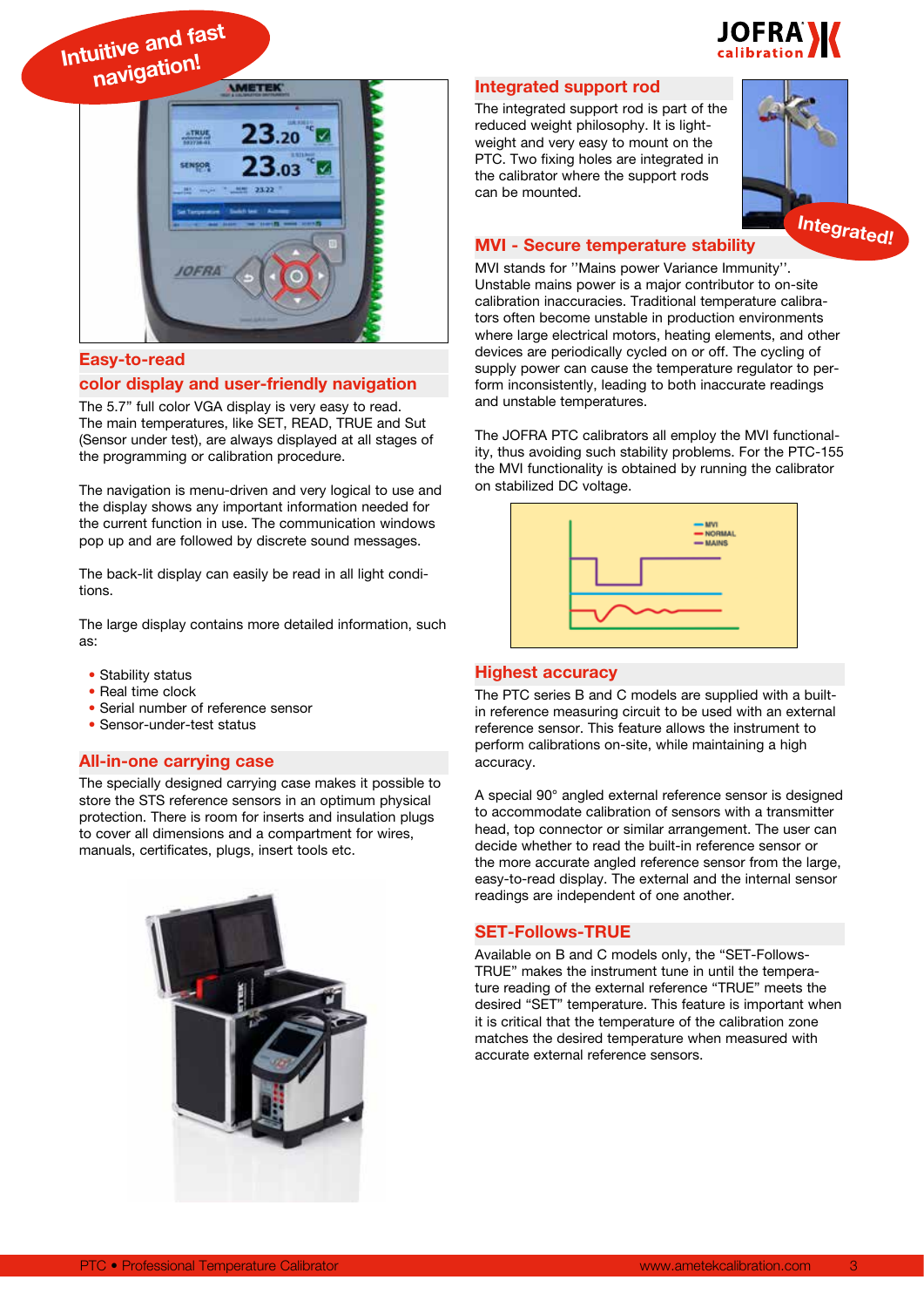# **JOFRANZ**

#### **Reading of sensor-under-test**

The PTC model B is equipped with a built-in accurate measuring circuit for sensor-under-test (input), which enables measurement of virtually any type of temperature sensors including: resistance thermometers (RTD), thermocouples (TC), transmitters, milliamps (mA) and thermostats.

The PTC calibrators can be user-programmed from the keyboard for fully automatic sensor calibrations. Once the unit is programmed, the instrument is self-operating and performs the configured calibration routine. All calibration data are stored and can be read in the display.

#### **Switch test**

On the B model you can perform a thermoswitch test and find "Open", "Closed" and the hysteresis (deadband) automatically. The instrument retains the last twenty test results.

#### **Auto-stepping**

Up to 20 different temperature steps may be programmed including the hold time for each step. Upon completion of an auto step routine, the user can easily read the results for the sensor-under-test on the PTC display. Results from twenty auto-step calibrations are stored.

The "Set temperature" feature allows the user to set the exact desired temperature with a resolution of 0.01°.

|                                    | <b>Auto Step Setup</b> |             |           |               | $\langle \Omega \rangle$ |                 | $Q$ TIHEH |
|------------------------------------|------------------------|-------------|-----------|---------------|--------------------------|-----------------|-----------|
| Steps:                             | 8                      | T1:         | 0.00      | PC            | T11:                     |                 | РC        |
|                                    |                        | T2:         | $-25.00$  | PC.           | T12:                     | 55.0            | РC        |
| Mode:                              | OneWay                 | T3:         | 0.00      | PC.           | T13:                     |                 | РC        |
| Hold (min):                        | 5                      | T4:         | 25.00     | РC            | T14:                     |                 | РC        |
|                                    |                        | TS:         | 50.00     | PC.           | T15:                     |                 | ۴C        |
|                                    |                        | T6:         | 75.00     | PC            | T16:                     |                 | РC        |
|                                    |                        | T7.         | 100.00    | PC.           | T17:                     |                 | ÞС        |
|                                    |                        | T8:         | 0.00      | PC            | T18:                     |                 | РC        |
|                                    |                        | T9:         |           | РC            | T19:                     |                 | РC        |
|                                    |                        | T10:        |           | РC            | T20:                     |                 | РC        |
| Next<br>55                         | <b>Results</b>         |             |           |               |                          |                 |           |
| <b>SET</b><br>۴C<br><b>HARLING</b> | <b>READ</b><br>24.76°C | <b>TRUE</b> | 25.43°C M | <b>SENSOR</b> |                          | <b>HALLA</b> RC |           |

### **Enhanced stability**

A stability indicator shows when the PTC calibrator has reached the desired temperature and is stable. The user may change the stability criteria for the external reference and the sensor-under-test quickly and simply. The stability criterion is the user's security of a correct calibration. A count-down timer is displayed next to the temperature read-out.

#### **Instrument setups**

The PTC series allows the user to store up to ten (10) complete instrument setups. You can store all sorts of information including temperature units, stability criteria, use of external reference sensors, resolutions, sensorsunder-test (Sut), conversions to temperature, display contrasts, etc. The setup may be recalled at any time.

#### **Maximum and minimum temperature**

From the setup menu, the user can select the maximum and minimum temperature limit for the calibrator. This function prevents damage to the sensor-under-test caused by excessive temperatures and it helps reduce sensor drift from exposure to high temperatures. This feature can be locked with an access code.



### **JOFRACAL calibration software**

JOFRACAL is a highly versatile calibration software that is supplied together with the PTC calibrator. The software ensures easy calibration of all kind of temperature sensors, such as RTD´s, thermocouples, transmitters and thermoswithes. Furthermore, it can be used for pressure calibration i.e. pressure gauges and pressure switches.

This allows the PTC calibrator to:

- Operate as a stand-alone instrument, using advanced calibration routines without the assistance of a personal computer on site. The work order functionality
- Prevent unauthorized changes to a calibration routine. Personnel who are not authorized to alter a calibration routine cannot do so

Once all calibrations are completed, the data may be uploaded to the JOFRACAL for printing of certificates. The data collected may be stored on the personal computer for later recall or analysis.

JOFRACAL offers extended output formats of the captured calibration data such as PDF file format and ASCII/ semicolon separated text format for further processing and calculation of data in spreadsheets and word processors.

JOFRACAL is compatible with all JOFRA temperature, pressure and signal calibrator instruments.

JOFRACAL may also be used for manual calibrations, as it can be set up to accept manual entry of calibration data together with other brand dry-block heat sources, liquid baths or ice points.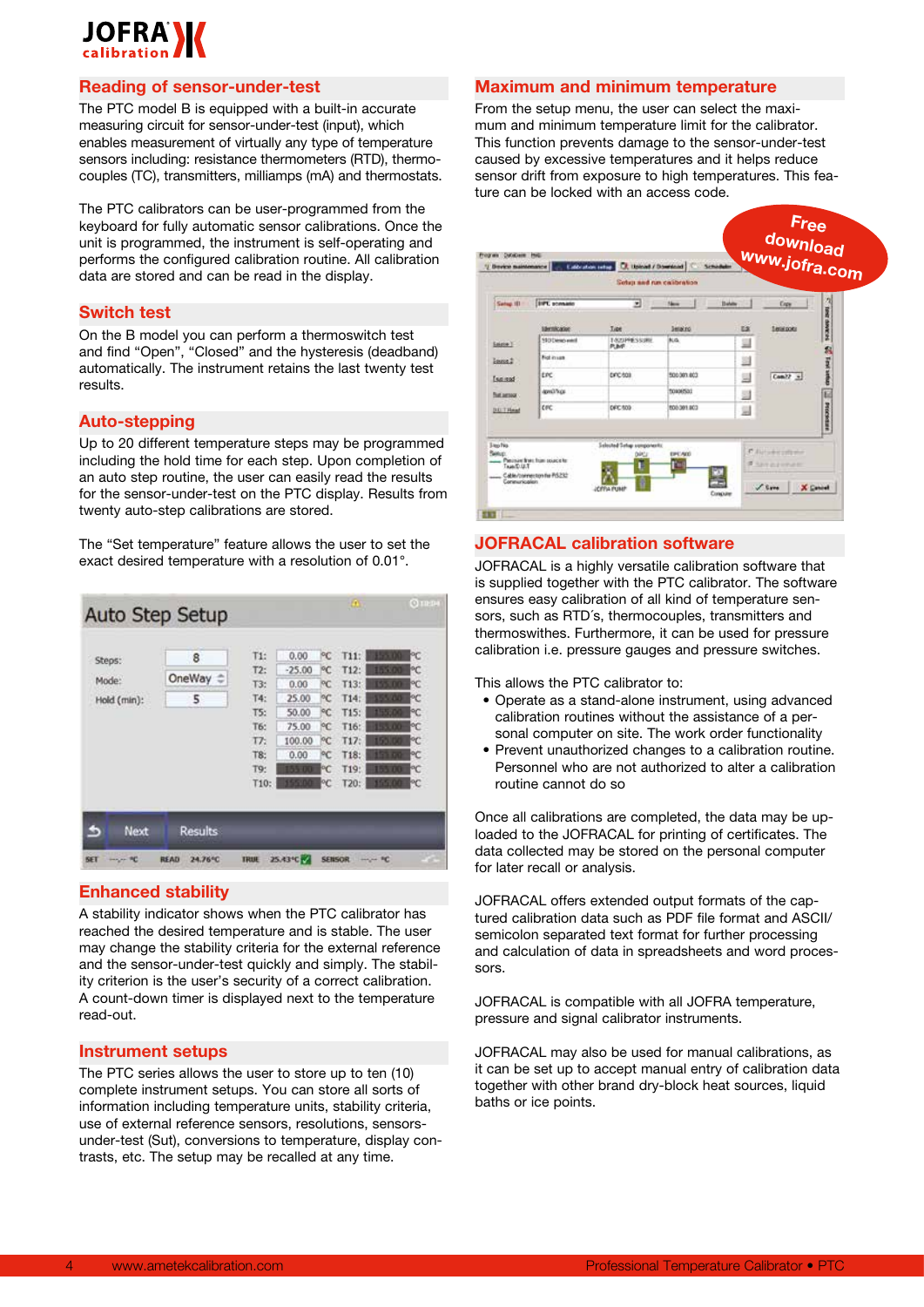

## **Calibration of up to 24 sensors with JOFRA ASM**

Using the JOFRA PTC series together with the ASM, Advanced Signal Multi-scanner, offers a great time-saving automatic solution to calibrate multiple temperature sensors at the same time. The ASM series is an eight channel scanner controlled by the JOFRACAL software on a PC. Up to 3 ASM units can be stacked to calibrate up to 24 sensors at a time. It can handle signals from 2-, 3- and 4 wire RTD's, thermocouples, transmitters, temperature switches and voltage.



#### **Hardware requirements**

- INTELTM 486 processor
- $\bullet$  (PENTIUM<sup>TM</sup> 800 MHz recommended)
- 32 MB RAM (64 MB recommended)
- 80 MB free disk space on hard disk prior to installation
- Standard VGA (800 x 600, 16 colors) compatible screen
- (1024 x 786, 256 colors recommended)



#### **Optional PTC firmware package**

*Optional feature for B model only. See Option U1 in ordering code.*

The PTC calibrator can be supplied with additional functionality.

- 1. Engineering units in display
- 2. Work order functionality
- 3. Additional sensor under test input types\*

\*Pt10(90)385, Pt50(90)385, Pt200(90)385, Pt500(90)385, Pt50(90)391, M50(90)428, M100(90)428, Pt100 Mill and YSI-400

*Upon buying the User Interface functionality, U1, the following three capabilities are enabled.*

#### **Documenting temperature calibrator**

The PTC calibrator can store calibration procedures and may be taken out to the process site without bringing a personal computer.

This allows the PTC calibrator to:

- Operate as a stand-alone instrument, using advanced calibration routines without the assistance of a personal computer on site. The work order functionality
- Prevent unauthorized changes to a calibration routine. Personnel who are not authorized to alter a calibration routine cannot do so

Once all calibrations are completed, the data may be uploaded to the JOFRACAL for printing of certificates. The data collected may be stored on the personal computer for later recall or analysis.

#### **As found/As left**

On the B model you can, when running a calibration initiated from a work order, select the calibration as an As Found or an As Left calibration.

#### **Calibration of indication devices**

When calibrating the B model an indicating device in the work order mode, users may key in the results during or after the test. Using the "Calibration info" function, the user may view the complete calibration task, including the "Scenario" before the calibration takes place.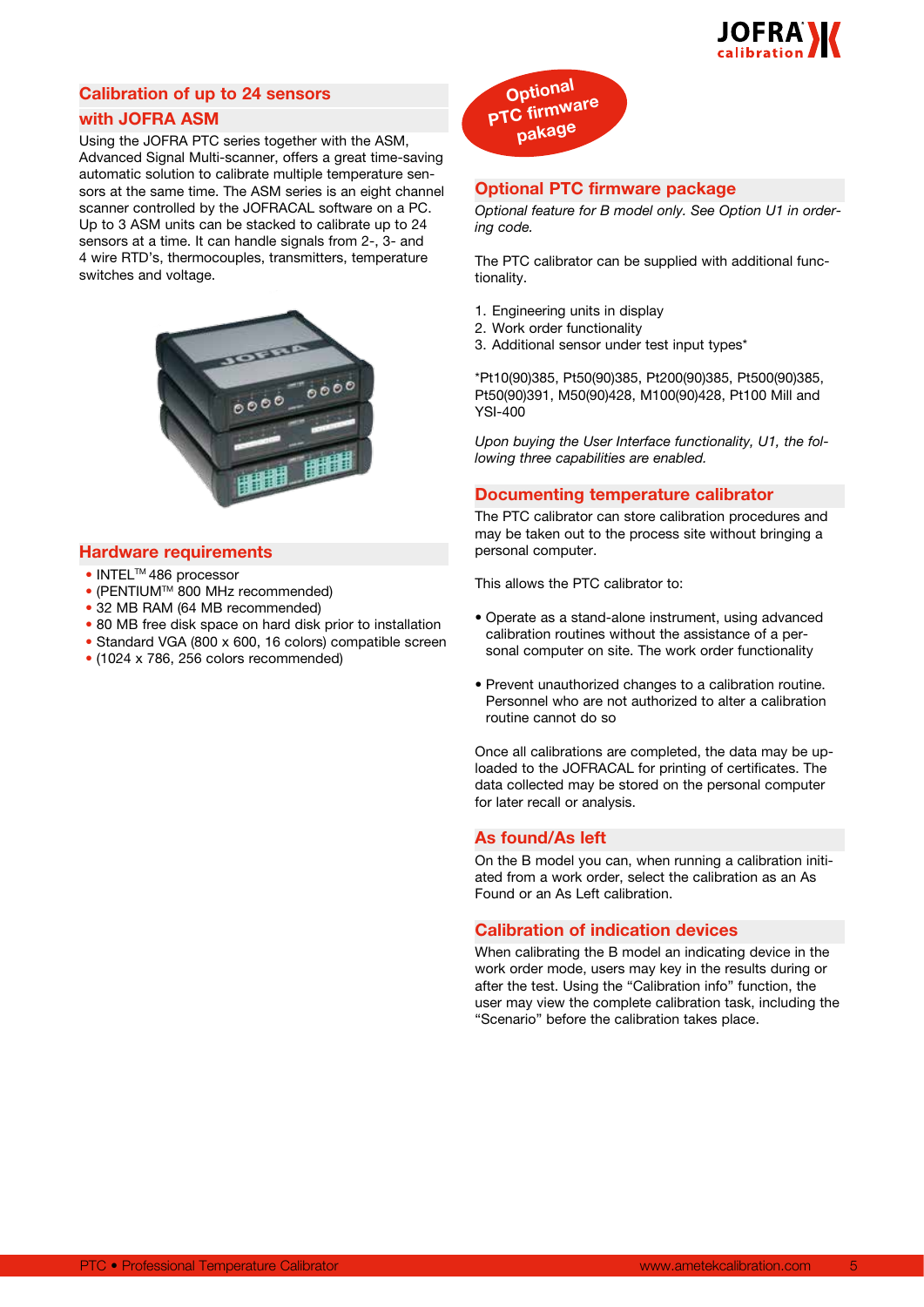

## FUNCTIONAL SPECIFICATIONS

#### **Temperature range @ 23°C / 73**°**F**

#### **Accuracy (model B & C) with external STS ref. sensor**

PTC-155 B & C.......................................... ±0.06°C/±0.11°F PTC-350 B & C.......................................... ±0.08°C/±0.15°F PTC-660 B & C.......................................... ±0.15°C/±0.27°F 12-month period. Relative to reference standard. Specifications by use of the external JOFRA STS-150 reference sensor

#### **Accuracy with internal reference sensor**

| PTC-660 A, B & C @ 33 to 420 °C $\pm 0.30$ °C/ $\pm 0.54$ °F |  |
|--------------------------------------------------------------|--|
| PTC-660 A, B & C @ 420 to 660°C ±0.50°C/±0.54°F              |  |

#### **Stability**

| Measured after the stability indicator has been on for 15 minutes. |  |
|--------------------------------------------------------------------|--|
| Measuring time is 30 minutes.                                      |  |

| Radial homogeneity (difference between holes) |  |  |
|-----------------------------------------------|--|--|
|                                               |  |  |

#### **Resolution (user-selectable)**

All temperatures .....................................1° or 0.1° or 0.01°

#### **Temperature unit in display**

|--|--|--|--|--|--|--|

#### **Heating time**

| PTC-155 |                                     |  |
|---------|-------------------------------------|--|
|         | 23 to 155°C/73 to 311°F 12 minutes  |  |
| PTC-350 |                                     |  |
| PTC-660 | 33 to 660°C/91 to 1220°F 20 minutes |  |

#### **Cooling time**

| 155 to 23°C/311 to 73°F 10 minutes    |
|---------------------------------------|
| 23 to -25°C/73 to -13°F 15 minutes    |
| 350 to 100°C/662 to 212°F 12 minutes  |
| 100 to 50°C/212 to 122°F 12 minutes   |
| 660 to 100°C/1220 to 212°F 36 minutes |
| 100 to 50°C/212 to 122°F 15 minutes   |
|                                       |

\*) Patented fast cooling technique, Patent No.: EP2399107, US patent pending.

#### **Time to stability (approx.)**

#### **Immersion depth**

## INPUT SPECIFICATIONS

All input specifications apply to the dry-block of the calibrator running at the respective temperature (stable plus an additional 20 minute period).

Input specifications are not applicable to the PTC-A models All input specifications are valid for PTC-155, PTC-350, PTC-660.

#### **RTD reference input (B & C models only)**

Type.................. 4-wire RTD with true ohm measurements<sup>1)</sup> F.S. (Full Scale) ......................................................400 ohm Accuracy (12 months) ........ ±(0.003% rdg. + 0.0007% F.S.)

| <b>RTD Type</b> | Temperature |       | Accuracy    |             |
|-----------------|-------------|-------|-------------|-------------|
|                 | °C          | °F    | °C          | °F          |
| Pt100           | $-25$       | $-13$ | $\pm 0.014$ | ±0.025      |
| reference       | O           | 32    | ±0.015      | $\pm 0.027$ |
|                 | 55          | 131   | $\pm 0.017$ | ±0.031      |
|                 | 100         | 212   | $\pm 0.018$ | ±0.032      |
|                 | 155         | 311   | $\pm 0.020$ | ±0.036      |
|                 | 350         | 662   | $\pm 0.028$ | ±0.051      |
|                 | 660         | 1220  | ±0.041      | ±0.074      |

*Note 1: True ohm measurement is an effective method to eliminate errors from induced thermoelectrical voltage*

#### **RTD sensor under test input (B model only)**

| Accuracy (12 months) ± (0.006% Rdg.+0.002% F.S.)                         |
|--------------------------------------------------------------------------|
|                                                                          |
| Accuracy (12 months) $\pm (0.006\% \text{ Rdg.} + 0.005\% \text{ F.S.})$ |
|                                                                          |

| RTD Type        | Temperature |       | Accuracy   |       |
|-----------------|-------------|-------|------------|-------|
|                 | °C          | °F    | °C         | °F    |
| Pt1000 (90)     | $-25$       | $-13$ | ±0.07      | ±0.12 |
| 385             | 0           | 32    | $\pm 0.07$ | ±0.12 |
|                 | 155         | 311   | ±0.08      | ±0.15 |
|                 | 350         | 662   | ±0.10      | ±0.18 |
|                 | 660         | 1220  | ±0.13      | ±0.23 |
| Pt500 (90)      | $-25$       | $-13$ | ±0.12      | ±0.22 |
| 385             | 0           | 32    | ±0.12      | ±0.22 |
|                 | 155         | 311   | ±0.14      | ±0.24 |
| <b>OPTIONAL</b> | 350         | 662   | ±0.16      | ±0.28 |
|                 | 660         | 1220  | ±0.20      | ±0.35 |
| Pt100 (90)      | $-25$       | $-13$ | ±0.04      | ±0.06 |
| 385             | 0           | 32    | ±0.04      | ±0.06 |
|                 | 155         | 311   | ±0.05      | ±0.08 |
|                 | 350         | 662   | $\pm 0.06$ | ±0.11 |
|                 | 660         | 1220  | ±0.08      | ±0.15 |

The PTC calibrator has as standard input for resistance sensors and curves such as:

P100(90)391, P100(90)392, H120(90)672

The PTC can optionally be supplied with input for resistance sensors and curves such as:

Pt10(90)385, Pt50(90)385, Pt200(90)385, Pt500(90)385, Pt50(90)391, M50(90)428, M100(90)428, Pt100 Mill and YSI-400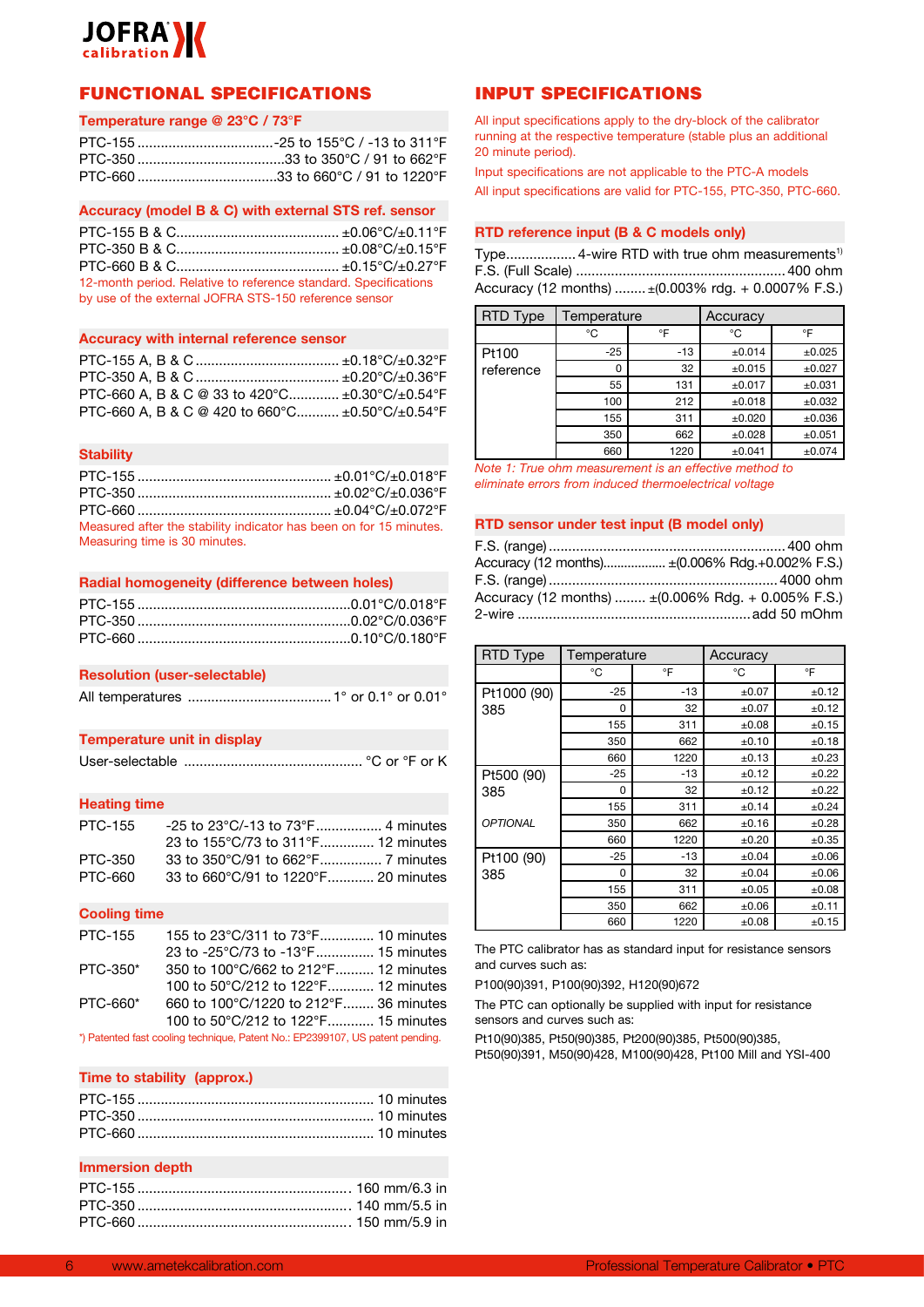

| Thermocouple input                                |  |
|---------------------------------------------------|--|
|                                                   |  |
|                                                   |  |
| Accuracy (12 months)  ± (0.02% Rdg. + 0.01% F.S.) |  |

| TC Type | Temperature |      | Accuracy* |       |  |
|---------|-------------|------|-----------|-------|--|
|         | °C          | °F   | °C        | °F    |  |
| Е       | 0           | 32   | ±0.14     | ±0.25 |  |
|         | 155         | 311  | ±0.14     | ±0.25 |  |
|         | 350         | 662  | ±0.17     | ±0.31 |  |
|         | 660         | 1220 | ±0.22     | ±0.40 |  |
| J       | 0           | 32   | ±0.17     | ±0.31 |  |
|         | 155         | 311  | ±0.17     | ±0.31 |  |
|         | 350         | 662  | ±0.23     | ±0.41 |  |
|         | 660         | 1220 | ±0.25     | ±0.45 |  |
| Κ       | 0           | 32   | ±0.22     | ±0.40 |  |
|         | 155         | 311  | ±0.22     | ±0.40 |  |
|         | 350         | 662  | ±0.26     | ±0.48 |  |
|         | 660         | 1220 | ±0.32     | ±0.57 |  |
| T       | 0           | 32   | ±0.20     | ±0.36 |  |
|         | 155         | 311  | ±0.20     | ±0.36 |  |
|         | 350         | 662  | ±0.19     | ±0.35 |  |
|         | 400         | 752  | ±0.19     | ±0.35 |  |
| R       | 155         | 311  | ±1.56     | ±2.81 |  |
|         | 350         | 662  | ±0.83     | ±1.50 |  |
|         | 660         | 1220 | ±0.75     | ±1.36 |  |
| S       | 155         | 311  | ±1.56     | ±2.81 |  |
|         | 350         | 662  | ±0.92     | ±1.66 |  |
|         | 660         | 1220 | ±0.85     | ±1.53 |  |
| B       | 250         | 482  | ±3.17     | ±5.70 |  |
|         | 350         | 662  | ±2.42     | ±4.35 |  |
|         | 660         | 1220 | ±1.32     | ±2.37 |  |
| N       | 0           | 32   | ±0.30     | ±0.54 |  |
|         | 155         | 311  | ±0.30     | ±0.54 |  |
|         | 350         | 662  | ±0.29     | ±0.52 |  |
|         | 660         | 1220 | ±0.32     | ±0.57 |  |
| U       | 0           | 32   | ±0.20     | ±0.36 |  |
|         | 155         | 311  | ±0.18     | ±0.33 |  |
|         | 350         | 662  | ±0.19     | ±0.35 |  |
|         | 600         | 1112 | ±0.21     | ±0.37 |  |

 $*$  Excl. CJC accuracy  $\pm 0.35^{\circ}$ C /  $\pm 0.63^{\circ}$ F

#### **Transmitter supply (B model only)**

#### **Transmitter input mA (B model only)**

| Accuracy (12 months) ± (0.02% Rdg. +0.01% F.S.) |
|-------------------------------------------------|

#### **Mains specifications**

Voltage ...............................115V (90-127) / 230V (180-254) Frequency, non US deliveries ...............50 Hz ±5, 60 Hz ±5 Frequency, US deliveries .......................................60 Hz ±5 Power consumption (max.) PTC-155.........................400 W Power consumption (max.) PTC-350/PTC-660 .......1150 W

#### **Switch input (B model only)**

| Switch dry contacts |  |
|---------------------|--|
|                     |  |
|                     |  |

#### **Communication interface**

Serial data interface .............................USB 2.0 device port Serial data interface ...................USB 2.0 host double port\* LAN...................................... Ethernet MAC 10/100 Base-T\* \* for future expansion

#### **Miscellaneous**

| Operating temperature 0 to 40°C/32 to 104°F   |  |
|-----------------------------------------------|--|
| Storage temperature  - 20 to 50°C/-4 to 122°F |  |
|                                               |  |
|                                               |  |

## PHYSICAL SPECIFICATIONS

| Weight and instrument size (L x W x H) |  |
|----------------------------------------|--|
|----------------------------------------|--|

| PTC-ALL362 x 171 x 363 mm/14.3 x 6.7 x 14.3 in |  |
|------------------------------------------------|--|

#### **Shipping (without carrying case)**

| PTC-ALL580 x 250 x 500 mm/22.8 x 9.8 x 19.7 in |
|------------------------------------------------|

#### **Shipping (including solid protective carrying case) - CX**

| PTC-ALL610 x 340 x 495 mm/24.0 x 13.4 x 19.5 in |
|-------------------------------------------------|

#### **Shipping (including solid protective trolley carrying case) - CT**

| PTC-ALL550 x 440 x 610 mm/21.7 x 17.3 x 24.0 in |
|-------------------------------------------------|

#### **Shipping (carrying case only) - CX**

| Size610 x 340 x 495 mm/25.5 x 13.4 x 19.5 in |  |
|----------------------------------------------|--|

#### **Shipping (carrying case only) - CT**

| Size550 x 440 x 610 mm/21.7 x 17.3 x 24.0 in |
|----------------------------------------------|

## INSERTS

#### **Insert dimensions, diameter & length**

| PTC-155 and PTC-350 25.8 x 150 mm/1.02 x 5.91 in |  |  |
|--------------------------------------------------|--|--|
| PTC-660 24.8 x 160 mm/0.98 x 6.30 in             |  |  |

#### **Insert material**

#### **Weight of non-drilled insert (approx.)**

*Use of other inserts may reduce performance of the calibrator. To get the best results out of the calibrator, the insert dimensions, tolerance and material is critical. We highly advise using JOFRA inserts, as they guarantee trouble free operation.*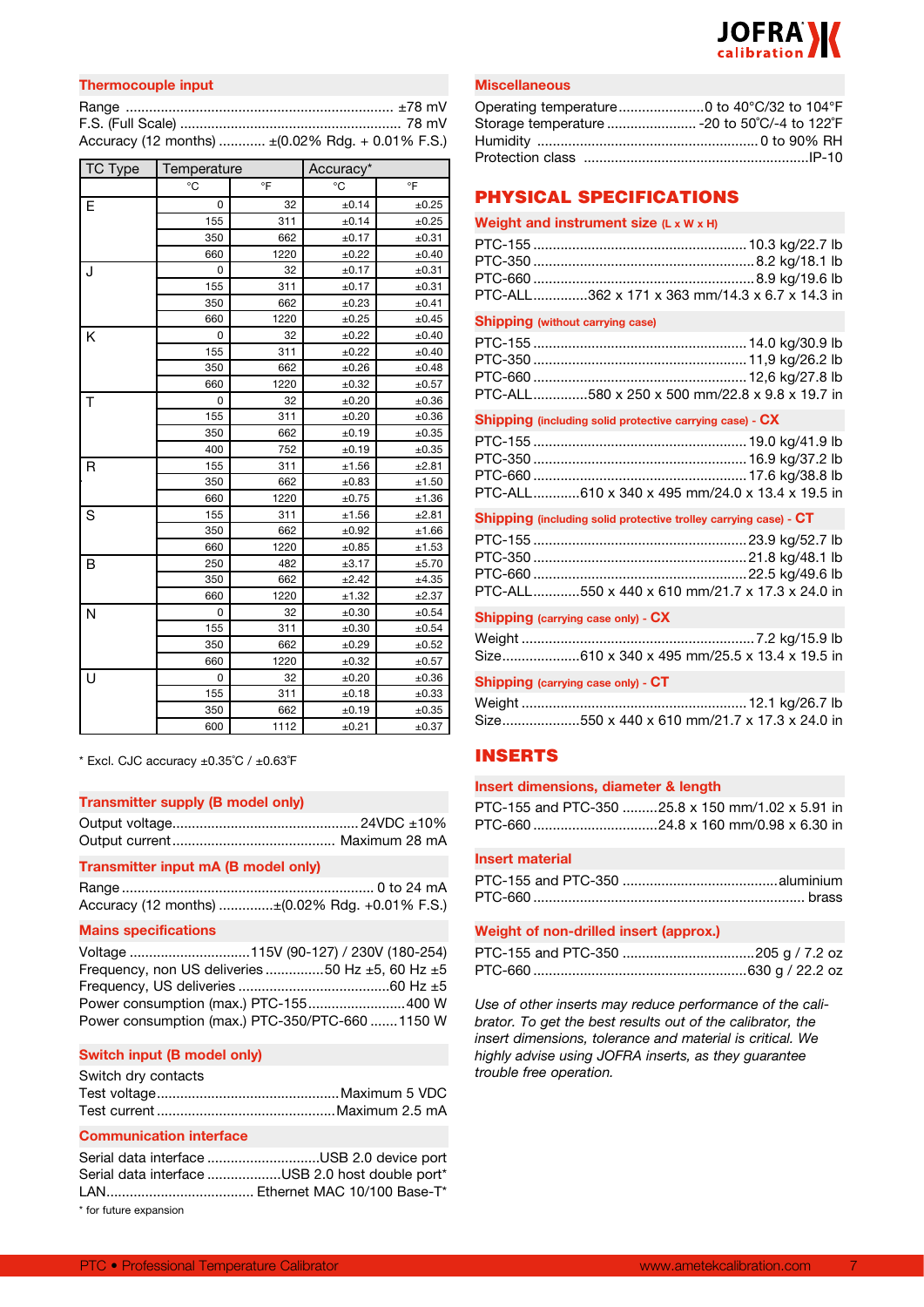

## PREDRILLED INSERTS FOR PTC series

All predrilled inserts have holes for 4 mm reference sensor All inserts for PTC-155 are supplied with an insulation plug drilled with the necessary holes



| Spare part no. for predrilled inserts with reference holes |                                   |                                                                               |        |        |  |  |  |
|------------------------------------------------------------|-----------------------------------|-------------------------------------------------------------------------------|--------|--------|--|--|--|
|                                                            |                                   | <b>Instrument</b>                                                             |        |        |  |  |  |
| <b>Sensor diameter</b>                                     | Insert code 1                     | <b>PTC-660</b><br><b>PTC-155</b><br><b>PTC-350</b><br>A/B/C<br>A/B/C<br>A/B/C |        |        |  |  |  |
| $3 \, \text{mm}$                                           | 003                               | 127937                                                                        | 127990 | 128031 |  |  |  |
| 4 mm                                                       | 004                               | 127938                                                                        | 127991 | 128032 |  |  |  |
| 5 mm                                                       | 005                               | 127939                                                                        | 127992 | 128033 |  |  |  |
| 6 mm                                                       | 006                               | 127940                                                                        | 127993 | 128034 |  |  |  |
| 7 mm                                                       | 007                               | 127941                                                                        | 127994 | 128035 |  |  |  |
| 8 mm                                                       | 008                               | 127942                                                                        | 127995 | 128036 |  |  |  |
| 9 mm                                                       | 009                               | 127943                                                                        | 127996 | 128037 |  |  |  |
| 10 mm                                                      | 010<br>127944<br>127997<br>128038 |                                                                               |        |        |  |  |  |
| 11 mm                                                      | 011                               | 127945                                                                        | 127998 | 128039 |  |  |  |
| $12 \text{ mm}$                                            | 012                               | 127946                                                                        | 127999 | 128040 |  |  |  |
| $13 \text{ mm}$                                            | 013                               | 127947                                                                        | 128000 | 128041 |  |  |  |
| 14 mm                                                      | 014                               | 127948                                                                        | 128001 | 128042 |  |  |  |
| 15 mm                                                      | 015                               | 127949                                                                        | 128002 | 128043 |  |  |  |
| Package of the above inserts                               | <b>SMM</b>                        | 127951<br>128004<br>128045                                                    |        |        |  |  |  |

| Spare part no. for predrilled inserts with reference holes |                                         |                                                                               |        |        |  |  |  |
|------------------------------------------------------------|-----------------------------------------|-------------------------------------------------------------------------------|--------|--------|--|--|--|
|                                                            |                                         | <b>Instrument</b>                                                             |        |        |  |  |  |
| Sensor diameter                                            | Insert code 1                           | <b>PTC-155</b><br><b>PTC-350</b><br><b>PTC-660</b><br>A/B/C<br>A/B/C<br>A/B/C |        |        |  |  |  |
| $1/8$ in                                                   | 125                                     | 127952                                                                        | 128005 | 128046 |  |  |  |
| $3/16$ in                                                  | 187                                     | 127953                                                                        | 128006 | 128047 |  |  |  |
| $1/4$ in                                                   | 250                                     | 127954                                                                        | 128007 | 128048 |  |  |  |
| 5/16 in                                                    | 312                                     | 127955                                                                        | 128008 | 128049 |  |  |  |
| $3/8$ in                                                   | 375                                     | 127956                                                                        | 128009 | 128050 |  |  |  |
| 7/16 in                                                    | 437<br>127957<br>128010<br>128051       |                                                                               |        |        |  |  |  |
| $1/2$ in                                                   | 500                                     | 127958                                                                        | 128011 | 128052 |  |  |  |
| 9/16 in                                                    | 562                                     | 127959                                                                        | 128012 | 128053 |  |  |  |
| $5/8$ in                                                   | 625<br>not possible<br>127960<br>128013 |                                                                               |        |        |  |  |  |
| Package of the above inserts                               | <b>SIM</b>                              | 127961<br>128014<br>128055                                                    |        |        |  |  |  |

Note 1: Use the insert code, when ordering a JOFRA standard insert together with the PTC calibrator

## UNDRILLED INSERTS FOR PTC SERIES

| Inserts, undrilled incl. insulation plugs                        |                          |                         |                         |                          |  |  |
|------------------------------------------------------------------|--------------------------|-------------------------|-------------------------|--------------------------|--|--|
|                                                                  |                          | Instrument              |                         |                          |  |  |
| <b>Inserts</b>                                                   | Insert code <sup>1</sup> | <b>PTC-155</b><br>A/B/C | <b>PTC-350</b><br>A/B/C | <b>PTC-660<br/>A/B/C</b> |  |  |
| 5-pack, undrilled inserts with no<br>holes                       | UN <sub>1</sub>          | 127935                  | 127988                  | 128029                   |  |  |
| 5-pack, undrilled inserts with hole<br>for 4 mm reference sensor | UN <sub>2</sub>          | 127936                  | 128989                  | 128030                   |  |  |
| <b>Undrilled insulation plug</b>                                 |                          | 127969                  | Not possible            | Not possible             |  |  |

Note 1: Use the insert code, when ordering a JOFRA standard undrilled insert together with the PTC calibrator



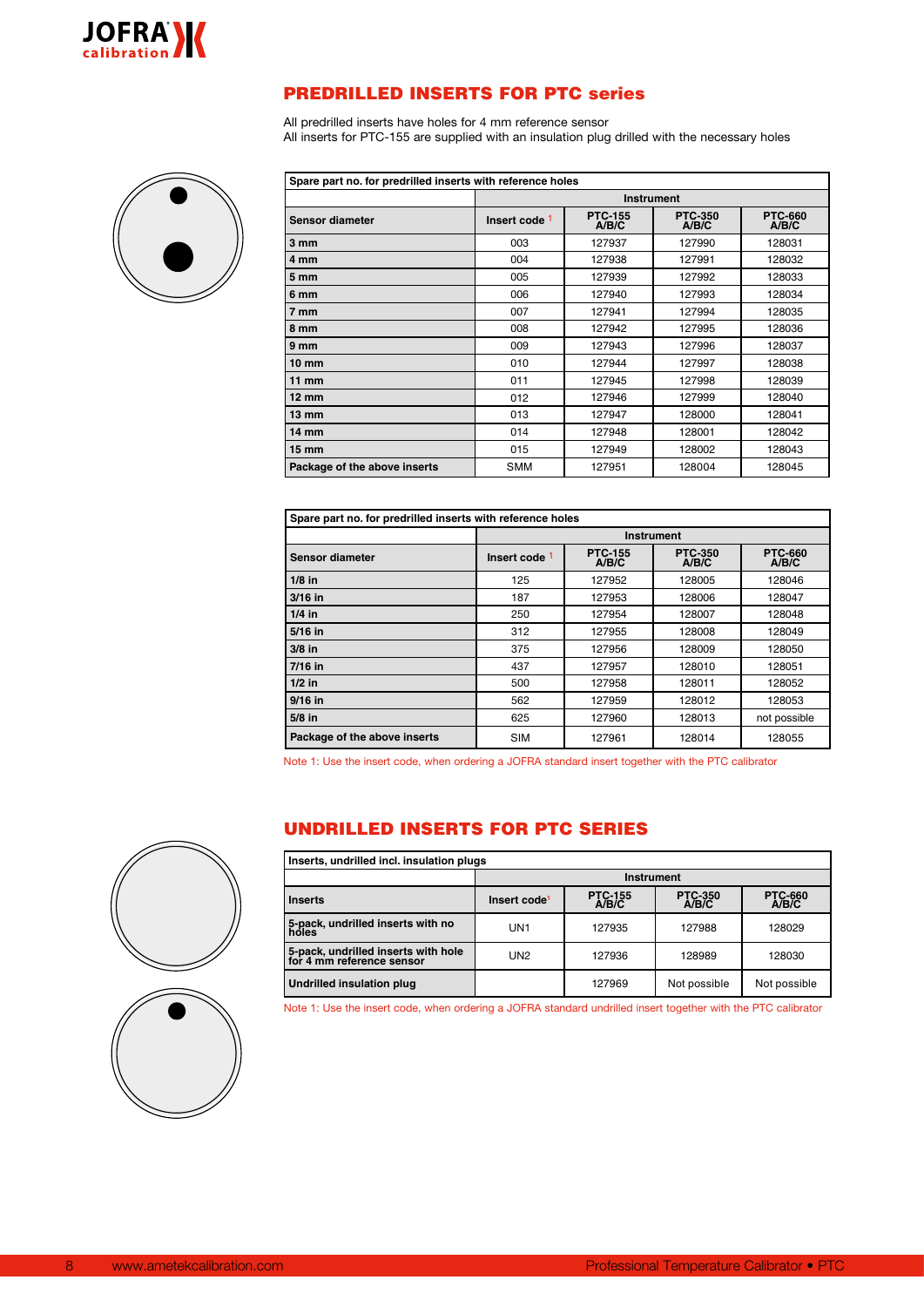

## MULTI-HOLE INSERTS FOR PTC SERIES - METRIC (MM)

All inserts for PTC-155 are supplied with an insulation plug drilled with the necessary holes

| Spare part no. for multi-hole inserts - metric (mm) |                                                                                                           |            |        |        |  |  |
|-----------------------------------------------------|-----------------------------------------------------------------------------------------------------------|------------|--------|--------|--|--|
|                                                     |                                                                                                           | Instrument |        |        |  |  |
| Insert type                                         | <b>PTC-155</b><br><b>PTC-350</b><br><b>PTC-660</b><br>Insert code <sup>1</sup><br>A/B/C<br>A/B/C<br>A/B/C |            |        |        |  |  |
| Multi-hole type 1                                   | M01                                                                                                       | 127962     | 128015 | 128056 |  |  |
| Multi-hole type 2                                   | M02<br>127963<br>128016<br>128057                                                                         |            |        |        |  |  |
| Multi-hole type 3                                   | M03<br>127964<br>128058<br>128017                                                                         |            |        |        |  |  |
| Multi-hole type 4                                   | M04<br>127965<br>128018<br>128059                                                                         |            |        |        |  |  |
| Multi-hole type 7                                   | M07<br>127966<br>128019<br>128060                                                                         |            |        |        |  |  |
| Multi-hole type 8                                   | M08<br>127967<br>128020<br>128061                                                                         |            |        |        |  |  |
| Set of 4 Metric Multi Inserts, 3mm to 12mm          | 128022<br>127976<br>128067<br><b>SMX</b>                                                                  |            |        |        |  |  |

Note 1: Use the insert code, when ordering a JOFRA standard multi-hole insert together with the PTC calibrator







Multi-hole M02





3 mm

Multi-hole M03



Multi-hole M08

## MULTI-HOLE INSERTS FOR PTC SERIES - IMPERIAL (INCH)

All inserts for PTC-155 are supplied with an insulation plug drilled with the necessary holes

| Spare part no. for multi-hole inserts - imperial (inch)                                                                  |                                               |            |  |  |  |  |  |
|--------------------------------------------------------------------------------------------------------------------------|-----------------------------------------------|------------|--|--|--|--|--|
|                                                                                                                          |                                               | Instrument |  |  |  |  |  |
| <b>PTC-350</b><br><b>PTC-155</b><br><b>PTC-660</b><br>Insert code<br>Insert code <sup>1</sup><br>A/B/C<br>A/B/C<br>A/B/C |                                               |            |  |  |  |  |  |
| Multi-hole type 5                                                                                                        | M05<br>127970<br>128023<br>128063             |            |  |  |  |  |  |
| Multi-hole type 6                                                                                                        | M06<br>127972<br>128065<br>128025             |            |  |  |  |  |  |
| Multi-hole type 10                                                                                                       | M <sub>10</sub><br>127973<br>128026<br>128066 |            |  |  |  |  |  |
| Multi-hole type 11                                                                                                       | M11<br>127971<br>128024<br>128064             |            |  |  |  |  |  |
| Set of 3 Imperial Multi Inserts, 1/8 to 1/2 inch                                                                         | 128068<br>127977<br>128027<br><b>SIX</b>      |            |  |  |  |  |  |



Note 1: Use the insert code, when ordering a JOFRA standard multi-hole insert together with the PTC calibrator







Multi-hole M10

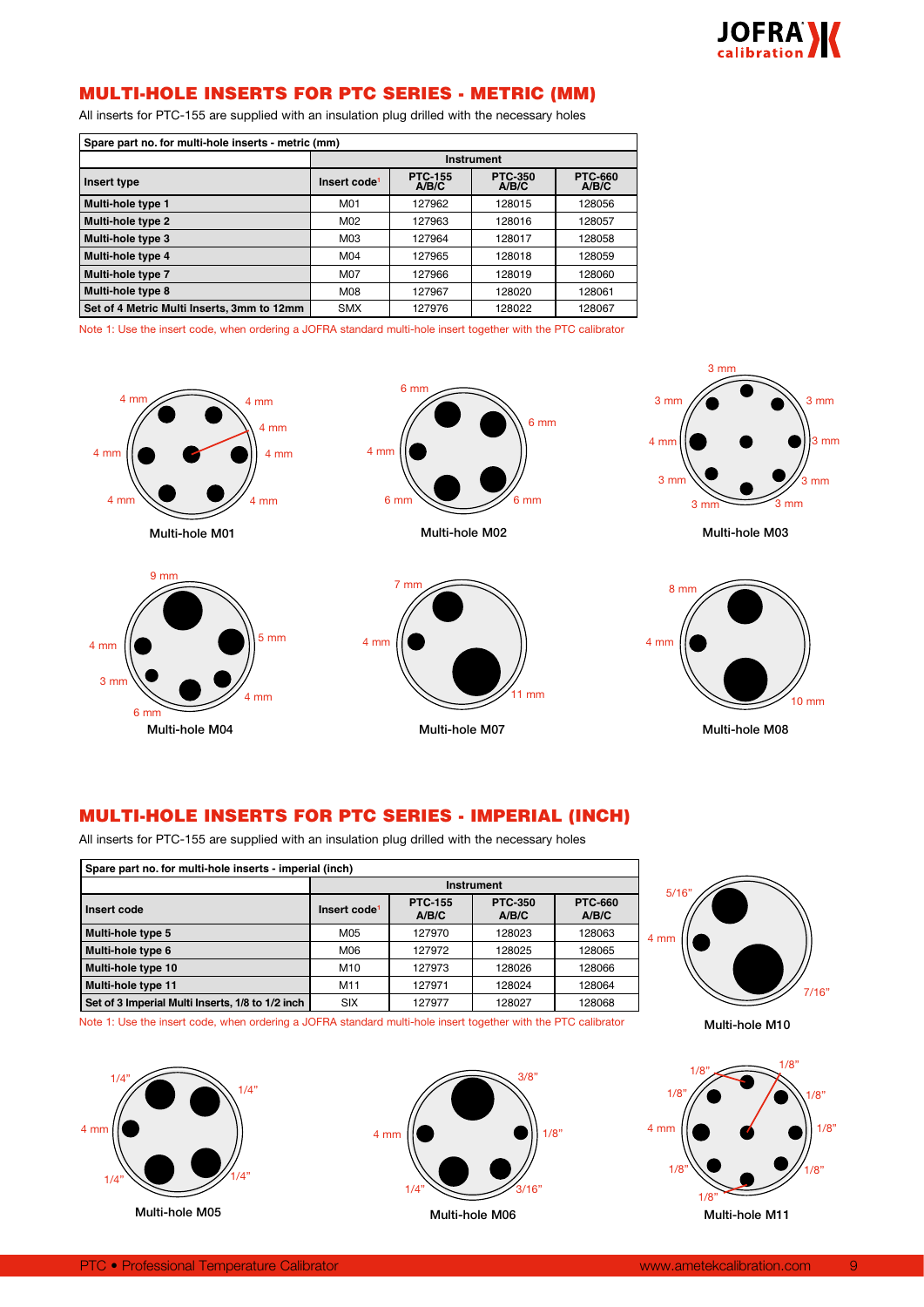

## STANDARD DELIVERY

Model A, B and C:

- PTC dry-block calibrator (user specified)
- Mains power cable (user specified)
- Traceable certificate
- Tool for insertion tubes
- Heat shield PTC-350 and PTC-660
- JOFRACAL
- USB cable
- Set of rubber cones for insulation plugs PTC-155
- Manual

Model B instruments contain the following extra items:

- Test cables  $(2 \times red, 2 \times black)$
- Traceable certificate for reference sensor input
- Traceable certificate for sensor-under-test input

Model C instruments contain the following extra items:

• Traceable certificate - for reference sensor input

## ACCESSORIES

125066 Extra fixture for sensor grip<br>125067 Extra sensor grip

FUNCTIONAL COMPARISON

- Extra sensor grip
- 120516 Thermocouple Male Plug Type J Black
- 120517 Thermocouple Male Plug Type K Yellow
- 120514 Thermocouple Male Plug Type N Orange
- 120515 Thermocouple Male Plug Type T Blue<br>120518 Thermocouple Male Plug Type R / S G
- Thermocouple Male Plug Type R / S Green
- 120519 Thermocouple Male Plug Type Cu-Cu White

## **OPTIONS**

## **Carrying Case**

## **- Option CX**

Our new developed protective carrying case gives excellent protection to the PTC calibrator and holds room for inserts, cables etc.

## **Trolley Carrying Case**

## **- Option CT**

With our special designed carrying case it is now possible to store reference sensors in the case with an optimum physical protection. With improved integrated trolley system for easy and safe transportation.







## **Support rod set - Option SR**

Support rod for sensors to be mounted on all JOFRA PTC calibrators. Holds the sensor under test in its position, while calibrating. Includes 2 sensor grips and 2 fixtures for sensor gribs.







|                                                                              | Model A | Model B | Model C |
|------------------------------------------------------------------------------|---------|---------|---------|
| Dual-zone heating/cooling block                                              |         |         |         |
| MVI - Mains Variance Immunity (or similar)                                   |         |         |         |
| Stability indicator                                                          |         |         |         |
| Automatic step function                                                      |         |         |         |
| USB communication                                                            |         |         |         |
| Display resolution 0.01°C                                                    |         |         |         |
| Programmable max. temperature                                                |         |         |         |
| External precision reference sensor input                                    |         |         |         |
| "SET" follows "TRUE"                                                         |         |         |         |
| Input for RTD, TC, V, mA                                                     |         |         |         |
| 4-20 mA transmitter input incl. 24 VDC supply                                |         |         |         |
| All sensor-under test inputs scalable to temperature                         |         |         |         |
| Automatic switch test (open, close and hysteresis)                           |         |         |         |
| <b>OPTIONAL functionality by choosing Optional PTC Firmware Package - U1</b> |         |         |         |
| Download of calibration work orders from PC                                  |         |         |         |
| Upload of calibration results (as found & as left)                           |         |         |         |
| Engineering units visible in display                                         |         |         |         |
| Additional sensor-under-test input types                                     |         |         |         |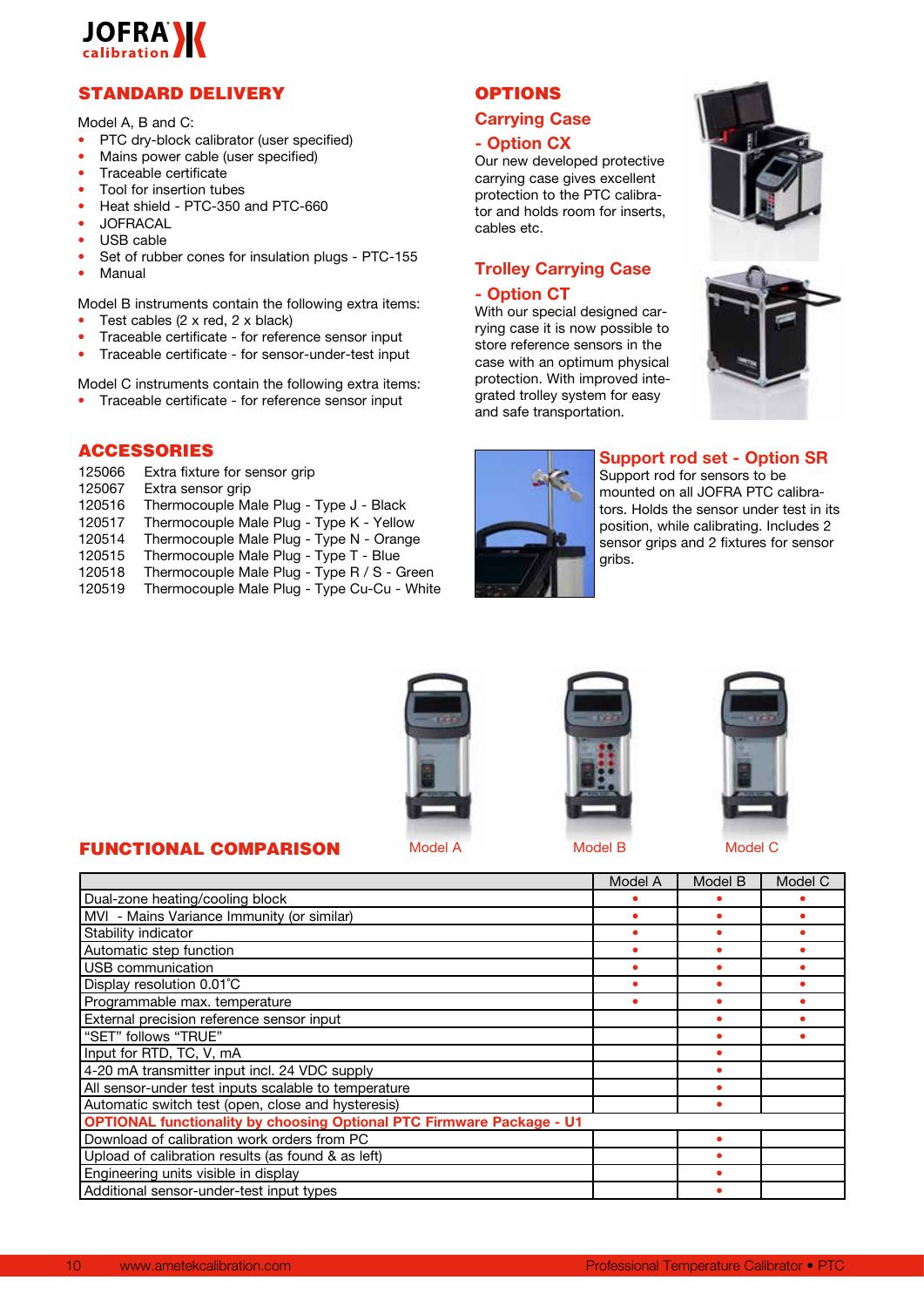

| Order number  |   |     |   |            |    |                 |     |    | Description                                                                                                                                                                                 |
|---------------|---|-----|---|------------|----|-----------------|-----|----|---------------------------------------------------------------------------------------------------------------------------------------------------------------------------------------------|
|               |   |     |   |            |    |                 |     |    | <b>Base model number</b>                                                                                                                                                                    |
| PTC155        |   |     |   |            |    |                 |     |    | PTC-155 Series, -25 to 155°C (-22 to 311°F)                                                                                                                                                 |
| <b>PTC350</b> |   |     |   |            |    |                 |     |    | PTC-350 Series, 33 to 350°C (91 to 662°F)                                                                                                                                                   |
| <b>PTC660</b> |   |     |   |            |    |                 |     |    | PTC-660 Series, 33 to 660°C (91 to 1220°F)                                                                                                                                                  |
|               |   |     |   |            |    |                 |     |    | <b>Model version</b>                                                                                                                                                                        |
|               | A |     |   |            |    |                 |     |    | Basic model, without input                                                                                                                                                                  |
|               | В |     |   |            |    |                 |     |    | Full model, incl. Reference sensor input, Sensor-under-test input                                                                                                                           |
|               | C |     |   |            |    |                 |     |    | Middle model, incl. Reference sensor input                                                                                                                                                  |
|               |   |     |   |            |    |                 |     |    | <b>Power supply (US deliveries 60 Hz only)</b>                                                                                                                                              |
|               |   | 115 |   |            |    |                 |     |    | <b>115VAC</b>                                                                                                                                                                               |
|               |   | 230 |   |            |    |                 |     |    | <b>230VAC</b>                                                                                                                                                                               |
|               |   |     |   |            |    |                 |     |    | <b>Mains power cable</b>                                                                                                                                                                    |
|               |   |     | Α |            |    |                 |     |    | European, 230V                                                                                                                                                                              |
|               |   |     | B |            |    |                 |     |    | USA/Canada, 115V                                                                                                                                                                            |
|               |   |     | C |            |    |                 |     |    | <b>UK, 240V</b>                                                                                                                                                                             |
|               |   |     | D |            |    |                 |     |    | South Africa, 220V                                                                                                                                                                          |
|               |   |     | Ε |            |    |                 |     |    | Italy, 220V                                                                                                                                                                                 |
|               |   |     | F |            |    |                 |     |    | Australia, 240V                                                                                                                                                                             |
|               |   |     | G |            |    |                 |     |    | Denmark, 230V                                                                                                                                                                               |
|               |   |     | Н |            |    |                 |     |    | Switzerland, 220V                                                                                                                                                                           |
|               |   |     | ı |            |    |                 |     |    | Israel, 230V                                                                                                                                                                                |
|               |   |     |   |            |    |                 |     |    | <b>Insert type and size</b>                                                                                                                                                                 |
|               |   |     |   | NON        |    |                 |     |    | No insert selected (standard)                                                                                                                                                               |
|               |   |     |   | UNX        |    |                 |     |    | 1 x Undrilled Insert (Please see Insert selection for code)                                                                                                                                 |
|               |   |     |   | XXX        |    |                 |     |    | 1 x Single hole insert (Please see Insert selection for code)                                                                                                                               |
|               |   |     |   | MXX        |    |                 |     |    | 1 x Multi hole insert (Please see Insert selection for code)                                                                                                                                |
|               |   |     |   | SIX        |    |                 |     |    | Set of 3 Imperial multi hole inserts. Covering holes from 1/8" to 1/2"                                                                                                                      |
|               |   |     |   | SMX        |    |                 |     |    | Set of 4 Metric multi hole inserts. Covering holes from 3mm to 12mm                                                                                                                         |
|               |   |     |   | <b>SIM</b> |    |                 |     |    | Set of 9 Imperial inserts. Covering holes from 1/8" to 5/8" / for PTC-660 set of 8 inserts only up to 9/16"                                                                                 |
|               |   |     |   | <b>SMM</b> |    |                 |     |    | Set of 13 Metric inserts. Covering holes from 3mm to 15mm                                                                                                                                   |
|               |   |     |   |            |    |                 |     |    | <b>User Interface Functionality (optional)</b>                                                                                                                                              |
|               |   |     |   |            | U1 |                 |     |    | Workorders, Complete Sensor-under-Test types, ect.                                                                                                                                          |
|               |   |     |   |            |    |                 |     |    | STS Reference sensor (B & C models only, optional)                                                                                                                                          |
|               |   |     |   |            |    | R1              |     |    | STS-102 Ref. sensor. Dia. 4mm. Length 30mm (STS102A030EH)                                                                                                                                   |
|               |   |     |   |            |    | R11             |     |    | STS-150 Ref. sensor. Dia. 4mm. Length 180mm. For PTC-155 only (STS150A915EH)                                                                                                                |
|               |   |     |   |            |    | R <sub>12</sub> |     |    | STS-150 Ref. sensor. Dia. 4mm. Length 165mm. For PTC-350 only (STS150A935EH)                                                                                                                |
|               |   |     |   |            |    | R <sub>13</sub> |     |    |                                                                                                                                                                                             |
|               |   |     |   |            |    |                 |     |    | STS-150 Ref. sensor. Dia. 4mm. Length 203mm. For PTC-660 only (STS150A966EH)<br><b>Calibration Certificate</b>                                                                              |
|               |   |     |   |            |    |                 | F   |    |                                                                                                                                                                                             |
|               |   |     |   |            |    |                 | н   |    | Traceable Callibration Certificate. (standard)                                                                                                                                              |
|               |   |     |   |            |    |                 | EA  |    | <b>Accredited Calibration Certificate</b><br><b>Full EURAMET Accredited Calibration Certificate</b>                                                                                         |
|               |   |     |   |            |    |                 |     |    |                                                                                                                                                                                             |
|               |   |     |   |            |    |                 | FS  |    | Traceable System Calibration Certificate (B & C model only)                                                                                                                                 |
|               |   |     |   |            |    |                 | нs  |    | Accredited System Calibration Certificate (B & C model only)                                                                                                                                |
|               |   |     |   |            |    |                 | EAS |    | Full EURAMET Accredited System Calibration Certificate (B & C model only)                                                                                                                   |
|               |   |     |   |            |    |                 |     |    | <b>Accessories</b>                                                                                                                                                                          |
|               |   |     |   |            |    |                 |     | CX | <b>Protective Carrying case</b>                                                                                                                                                             |
|               |   |     |   |            |    |                 |     | CТ | Solid Protective Carrying case with trolley                                                                                                                                                 |
|               |   |     |   |            |    |                 |     | SR | Support rod set                                                                                                                                                                             |
|               |   |     |   |            |    |                 |     | CR | Protective Carrying case with Support rod set                                                                                                                                               |
|               |   |     |   |            |    |                 |     | TR | Solid Protective Carrying case with trolley & Support rod set                                                                                                                               |
| <b>PTC155</b> | В | 230 | Α | <b>SMX</b> | U1 | R <sub>11</sub> | EA  | CT | Sample order number PTC-155 B with 230VAC, EU power cord, set of metric inserts, workorders, STS-150 ref.<br>sensor, full EA temp. calibration certificate, and carrying case with trolley. |